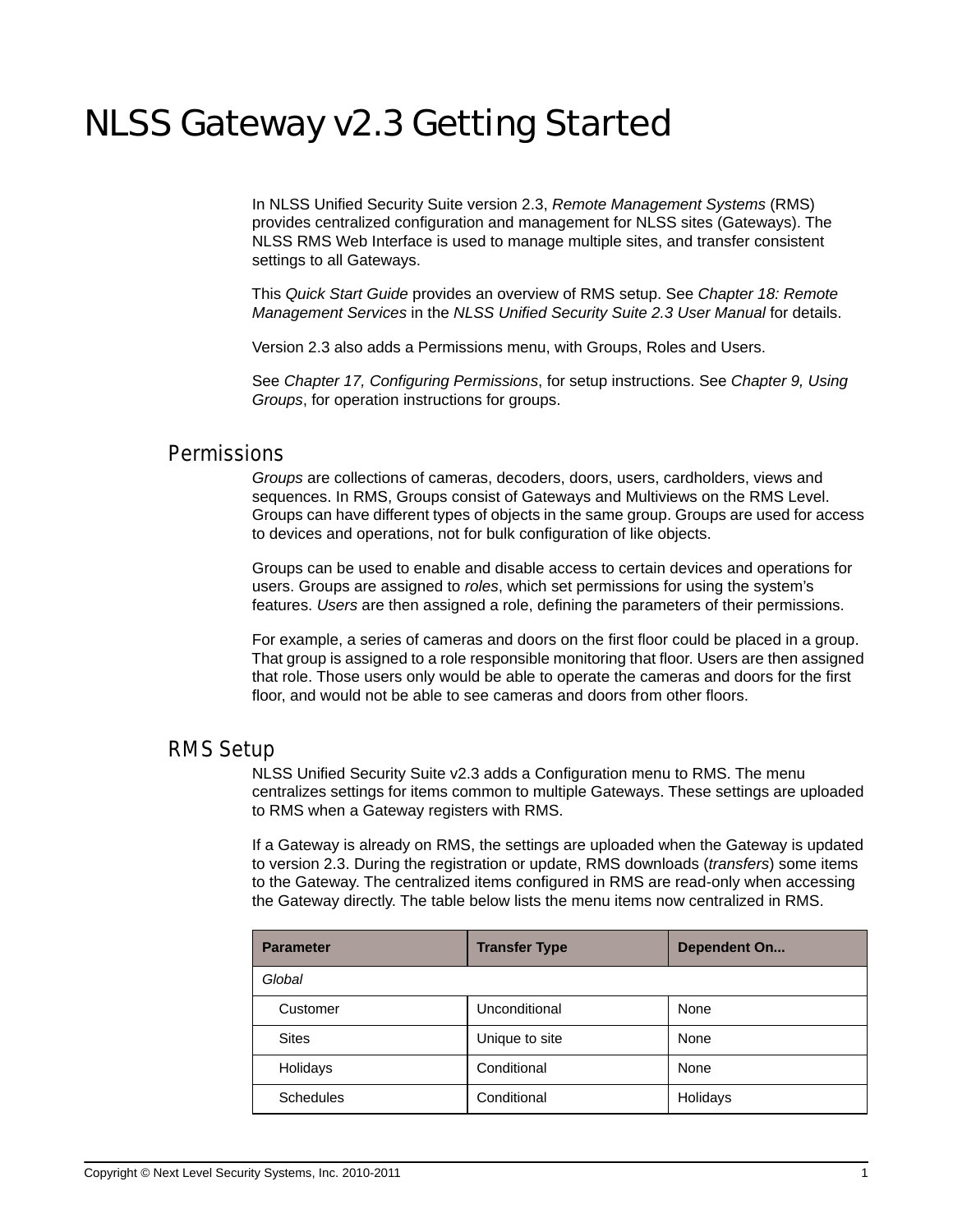| <b>Parameter</b>         | <b>Transfer Type</b>  | Dependent On                                 |  |
|--------------------------|-----------------------|----------------------------------------------|--|
| Event Type               | Unconditional         | Severity                                     |  |
| <b>Event Severity</b>    | Unconditional         | None                                         |  |
| Identity                 |                       |                                              |  |
| Access Level             | Multiple unique sites | <b>Schedules</b>                             |  |
| <b>Card Profiles</b>     | Conditional           | None                                         |  |
| <b>Badge Profiles</b>    | Conditional           | Access Levels<br><b>Card Profiles</b>        |  |
| Cardholders              | Conditional           | <b>Access Levels</b><br><b>Badge Profile</b> |  |
| Permissions <sup>a</sup> |                       |                                              |  |
| Roles                    | Unconditional         | None                                         |  |
| <b>Users</b>             | Conditional           | None                                         |  |

a. Groups created at the RMS level only apply to that level. Site groups are created locally.

**Note:** *If no Gateway is registered with RMS*, *NLSS recommends configuring a Gateway locally before installing RMS across the system.* Settings can be tested on that Gateway, before applying those settings to multiple Gateways via RMS.

When the Gateway is connected to RMS, the Configuration menu settings that are centralized by RMS are uploaded from the Gateway to RMS. When subsequent Gateways are connected to RMS, the settings from the first Gateway can be applied (transferred) to the other Gateways.

Other settings can be added at the RMS Level and transferred to all or specific Gateways.

- A *conditional* setting allows a user to select to which sites a setting is transferred.
- An *unconditional* setting is transferred to all sites, and cannot be selectively applied only to user chosen sites.

When a Gateway is first registered with RMS, the impact on its settings depends on that setting.

- *Unconditional*: all RMS settings are transferred to the Gateway.
- *Conditional*: RMS imports the settings from the Gateway. These settings are added to the items listed under the Configuration menu options at the RMS level. Those settings can then be transferred to other Gateways, if desired.
- *Users*: if a Gateway and RMS both have records with the same User ID (email address), the RMS record overwrites the record on the local Gateway.
- *Cardholders*: if a Gateway and RMS both have records with the same Cardholder ID (Emp #), the RMS record overwrites the record on the local Gateway.